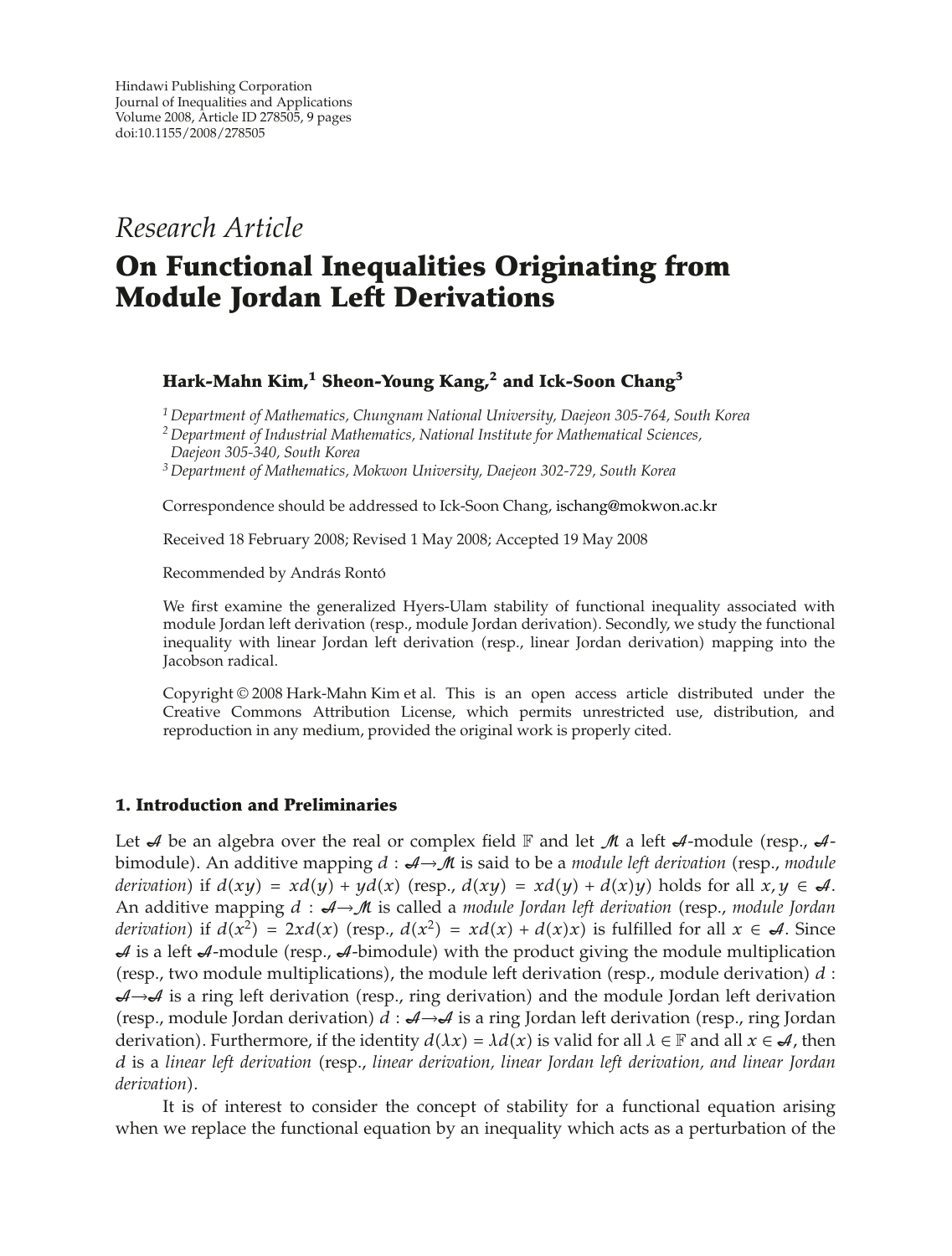equation. The study of stability problems had been formulated by Ulam [1] during a talk in 1940: *Under what condition does there exist a homomorphism near an approximate homomorphism*? In the following year, Hyers [2] was answered affirmatively the question of Ulam for Banach spaces, which states that *if ε >* <sup>0</sup> *and <sup>f</sup>* : X→Y *is a map with* <sup>X</sup> *a normed space,* <sup>Y</sup> *a Banach space such that*

$$
||f(x + y) - f(x) - f(y)|| \le \varepsilon \tag{1.1}
$$

for all  $x, y \in \mathcal{K}$ , then there exists a unique additive map  $T : \mathcal{K} \rightarrow \mathcal{Y}$  such that

$$
||f(x) - T(x)|| \le \varepsilon \tag{1.2}
$$

for all  $x \in \mathcal{K}$ . A generalized version of the theorem of Hyers for approximately additive mappings was given by Aoki [3] in 1950 (cf. also [4]) and for approximately linear mappings it was presented by Rassias  $[5]$  in 1978 by considering the case when inequality  $(1.1)$  is unbounded. Due to that fact, the additive functional equation  $f(x + y) = f(x) + f(y)$  is said to have *the generalized Hyers-Ulam stability* property. The stability result concerning derivations between operator algebras was first obtained by Šemrl [6]. Recently, Badora [7] gave a generalization of the Bourgin's result [8]. He also dealt with the Hyers-Ulam stability and the Bourgin-type superstability of ring derivations in [9].

In 1955, Singer and Wermer [10] obtained a fundamental result which started investigation into the ranges of linear derivations on Banach algebras. The result, which is called the Singer-Wermer theorem, states that every continuous linear derivation on a commutative Banach algebra maps into the Jacobson radical. They also made a very insightful conjecture, namely, that the assumption of continuity is unnecessary. This was known as the Singer-Wermer conjecture and was proved in 1988 by Thomas [11]. The Singer-Wermer conjecture implies that every (or equivalently, linear left derivation) linear derivation on a commutative semisimple Banach algebra is identically zero which is the result of Johnson [12]. After then, Hatori and Wada [13] showed that a zero operator is the only ring derivation on a commutative semisimple Banach algebra with the maximal ideal space without isolated points. Note that this differs from the above result of Johnson. Based on these facts and a private communication with Watanabe [14], Miura et al. proved the the generalized Hyers-Ulam stability and Bourgin-type superstability of ring derivations on Banach algebras in [14].

On the other hand, Gilányi <sup>[15]</sup> and Rätz <sup>[16]</sup> proved that *if f is a mapping such that the functional inequality*

$$
||2f(x) + 2f(y) - f(x - y)|| \le ||f(x + y)||,
$$
\n(1.3)

*then f satisfies the Jordan-von Neumann functional equation*

$$
2f(x) + 2f(y) = f(x + y) + f(x - y).
$$
 (1.4)

Moreover, Fechner [17] and Gilányi [18] showed the generalized Hyers-Ulam stability of the functional inequality  $(1.3)$ .

The main purpose of the present paper is to offer the generalized Hyers-Ulam stability of functional inequality associated with module Jordan left derivation (resp., module Jordan left derivation). In addition, we investigate the functional inequality with linear Jordan left derivation (resp., linear Jordan derivation) mapping into the Jacobson radical.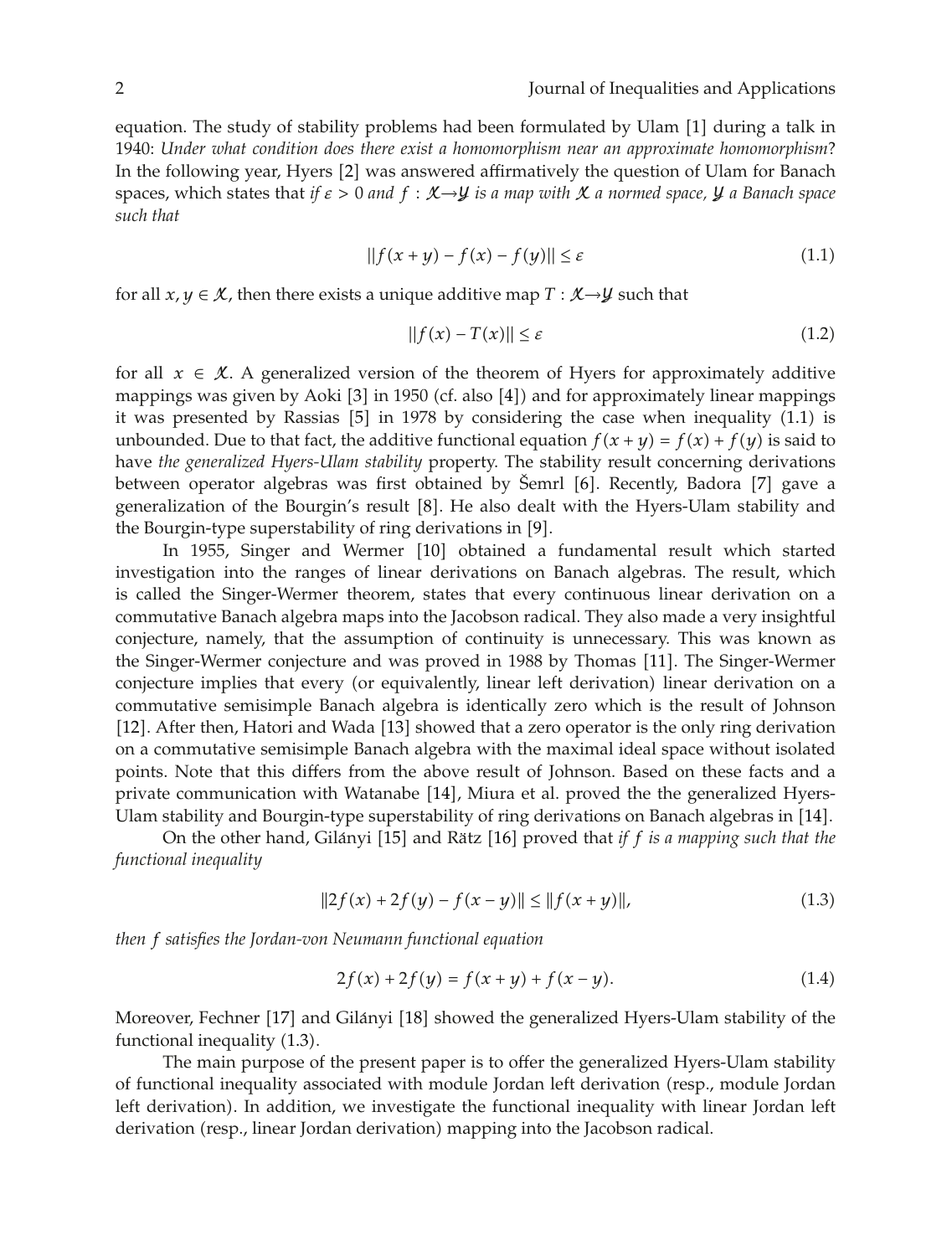Hark-Mahn Kim et al. 3

### **2. Functional inequalities for module Jordan left derivations**

Throughout this paper, we assume that *k* is a fixed positive integer.

**Theorem 2.1.** Let  $\mathcal A$  be a normed algebra and let  $\mathcal M$  be Banach left  $\mathcal A$ -module. Suppose that  $f : \mathcal A \rightarrow \mathcal M$ *is a mapping such that*

$$
||f(u) + f(v) + f(w) - 2xf(x)|| \le \left\| \frac{1}{k} f(ku + kv + kw - kx^{2}) \right\|
$$
 (2.1)

*for all*  $u, v, w, x \in \mathcal{A}$ . *Then f is a module Jordan left derivation.* 

*Proof.* Setting  $x = 0$  in (2.1) and using the Park's result [19], we see that  $f$  is additive. Letting  $u = v = 0$  and  $w = x^2$  in (2.1) gives

$$
||f(x^{2}) - 2xf(x)|| \le \left\| \frac{1}{k}f(0) \right\| = 0
$$
\n(2.2)

for all  $x \in \mathcal{A}$ , which implies that  $f(x^2) = 2xf(x)$  for all  $x \in \mathcal{A}$ . So we conclude that  $f$  is a module Jordan left derivation. This completes the proof of the theorem.

We now establish the generalized Hyers-Ulam stability of functional inequality associated with module Jordan left derivation.

**Theorem 2.2.** Let  $\mathcal A$  be a normed algebra and let  $\mathcal M$  be a Banach left  $\mathcal A$ -module. Suppose that  $f$ : A→M *is a mapping for which there exists a function* <sup>Φ</sup> : <sup>A</sup><sup>4</sup>→0*,* <sup>∞</sup> *such that*

$$
\sum_{j=0}^{\infty} 4^j \Phi\left(\frac{u}{2^{j+1}}, \frac{v}{2^{j+1}}, \frac{w}{2^{j+1}}, \frac{x}{2^{j+1}}\right) < \infty,
$$
\n
$$
||f(u) + f(v) + f(w) - 2xf(x)|| \le \left\|\frac{1}{k}f(ku + kv + kw - kx^2)\right\| + \Phi(u, v, w, x)
$$
\n(2.3)

*for all*  $u, v, w, x \in \mathcal{A}$ . Then there exists a unique module Jordan left derivation  $d : \mathcal{A} \rightarrow \mathcal{M}$  satisfying

$$
||f(x) - d(x)|| \le \sum_{j=0}^{\infty} \left[ 2^{j} \Phi\left(\frac{-x}{2^{j+1}}, \frac{-x}{2^{j+1}}, \frac{x}{2^{j}}, 0\right) + 2^{j+1} \Phi\left(\frac{x}{2^{j+1}}, \frac{-x}{2^{j+1}}, 0, 0\right) \right]
$$
(2.4)

*for all*  $x \in \mathcal{A}$ *.* 

*Proof.* Letting  $u = v = w = x = 0$  in (2.3), we get

$$
\frac{3k-1}{k} \| f(0) \| \le \Phi(0,0,0,0). \tag{2.5}
$$

Since  $\lim_{n\to\infty} 4^n \Phi(0,0,0,0) = 0$ , we have  $\Phi(0,0,0,0) = 0$ . Hence  $f(0) = 0$ . Let us take  $u = v = 0$  $x, w = -2x$  and  $x = 0$  in (2.3). Then we obtain

$$
||2f(x) + f(-2x)|| \le \Phi(x, x, -2x, 0)
$$
\n(2.6)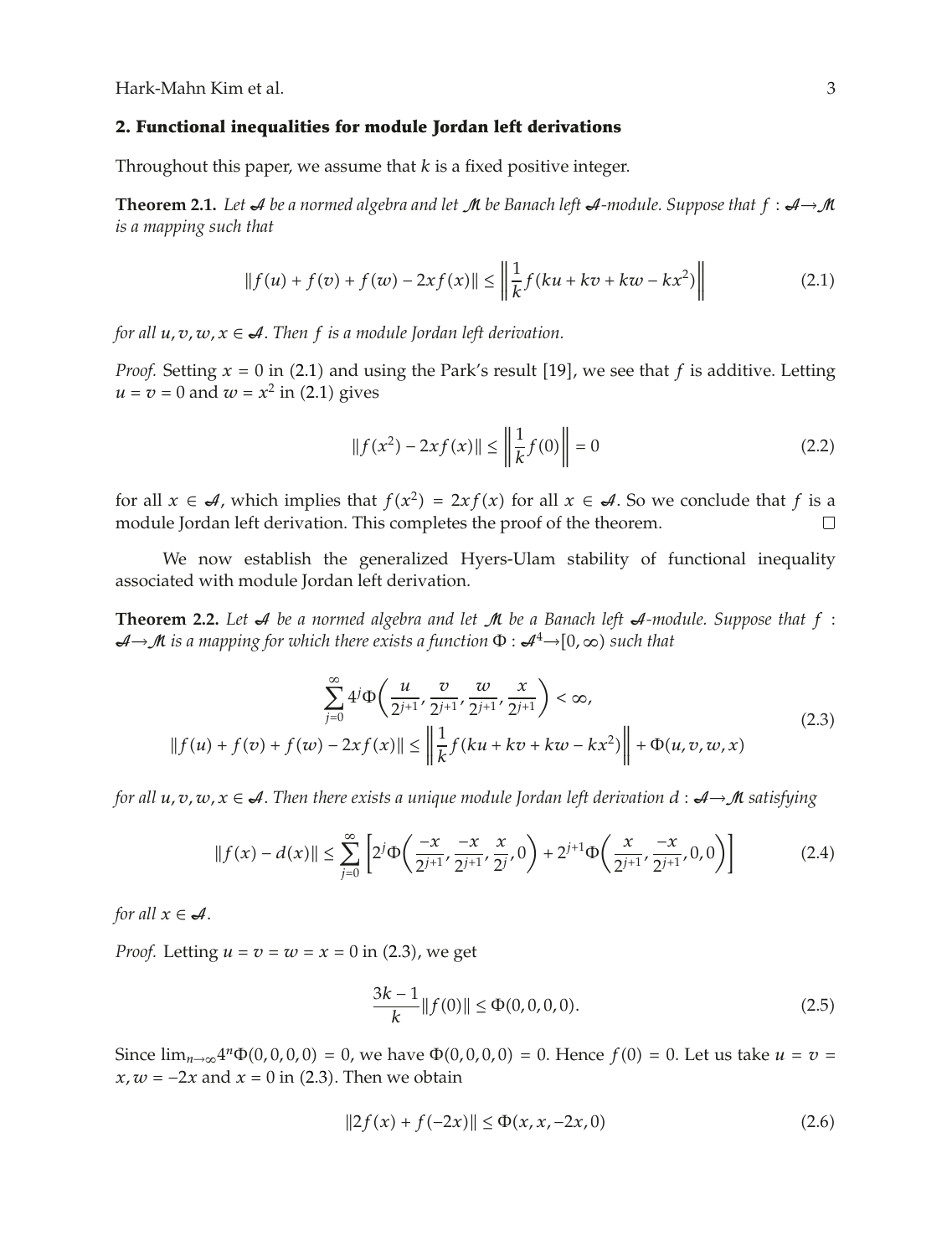for all *x* ∈  $\mathcal{A}$ *.* Replacing *x* by  $-x/2$  in the previous part, we get

$$
\left\| f(x) + 2f\left(\frac{-x}{2}\right) \right\| \le \Phi\left(\frac{-x}{2}, \frac{-x}{2}, x, 0\right) \tag{2.7}
$$

for all  $x \in \mathcal{A}$ . Letting  $u = x$ ,  $v = -x$  and  $w = x = 0$  in (2.3), we arrive at

$$
||f(x) + f(-x)|| \le \Phi(x, -x, 0, 0)
$$
\n(2.8)

for all  $x \in \mathcal{A}$ . Therefore by (2.7) and (2.8), we have

$$
\|2^{l} f\left(\frac{x}{2^{l}}\right) - 2^{m} f\left(\frac{x}{2^{m}}\right) \| \leq \sum_{j=l}^{m-1} \|2^{j} f\left(\frac{x}{2^{j}}\right) - 2^{j+1} f\left(\frac{x}{2^{j+1}}\right) \|
$$
  

$$
\leq \sum_{j=l}^{m-1} \left[ \left\|2^{j} f\left(\frac{x}{2^{j}}\right) + 2^{j+1} f\left(\frac{-x}{2^{j+1}}\right) \right\| + \left\|2^{j+1} f\left(\frac{-x}{2^{j+1}}\right) + 2^{j+1} f\left(\frac{x}{2^{j+1}}\right) \right\| \right]
$$
  

$$
\leq \sum_{j=l}^{m-1} \left[ 2^{j} \Phi\left(\frac{-x}{2^{j+1}}, \frac{-x}{2^{j+1}}, \frac{x}{2^{j}}, 0\right) + 2^{j+1} \Phi\left(\frac{x}{2^{j+1}}, \frac{-x}{2^{j+1}}, 0, 0\right) \right]
$$
(2.9)

for all integers *l*, *m* with  $m > l \ge 0$  and all  $x \in \mathcal{A}$ . It follows that for each  $x \in \mathcal{A}$  the sequence  ${2^n f(x/2^n)}$  is Cauchy and so it is convergent, since  $M$  is complete. Let  $d : A \rightarrow M$  be a mapping defined by  $(x \in \mathcal{A})$ ,

$$
d(x) := \lim_{n \to \infty} 2^n f\left(\frac{x}{2^n}\right). \tag{2.10}
$$

By letting  $l = 0$  and passing  $m \rightarrow \infty$ , we get inequality (2.4).

First of all, we note from  $(2.8)$  that

$$
||d(x) + d(-x)|| \le \lim_{n \to \infty} 2^n \left\| f\left(\frac{x}{2^n}\right) + f\left(\frac{-x}{2^n}\right) \right\| \le \lim_{n \to \infty} 2^n \Phi\left(\frac{x}{2^n}, \frac{-x}{2^n}, 0, 0\right) = 0 \tag{2.11}
$$

for all  $x \in \mathcal{A}$ . So we have  $d(-x) = -d(x)$  for all  $x \in \mathcal{A}$ . Letting  $u = x, v = y, w = -x - y$  and  $x = 0$  in  $(2.3)$ , we find that

$$
||f(x) + f(y) + f(-x - y)|| \le \Phi(x, y, -x - y, 0)
$$
\n(2.12)

for all  $x, y \in \mathcal{A}$ . We obtain by (2.12) that

$$
||d(x) + d(y) - d(x + y)|| = ||d(x) + d(y) + d(-x - y)||
$$
  

$$
= \lim_{n \to \infty} 2^n \left\| f\left(\frac{x}{2^n}\right) + f\left(\frac{y}{2^n}\right) + f\left(\frac{-x - y}{2^n}\right) \right\|
$$
  

$$
\leq \lim_{n \to \infty} 2^n \Phi\left(\frac{x}{2^n}, \frac{y}{2^n}, \frac{-x - y}{2^n}, 0\right) = 0
$$
 (2.13)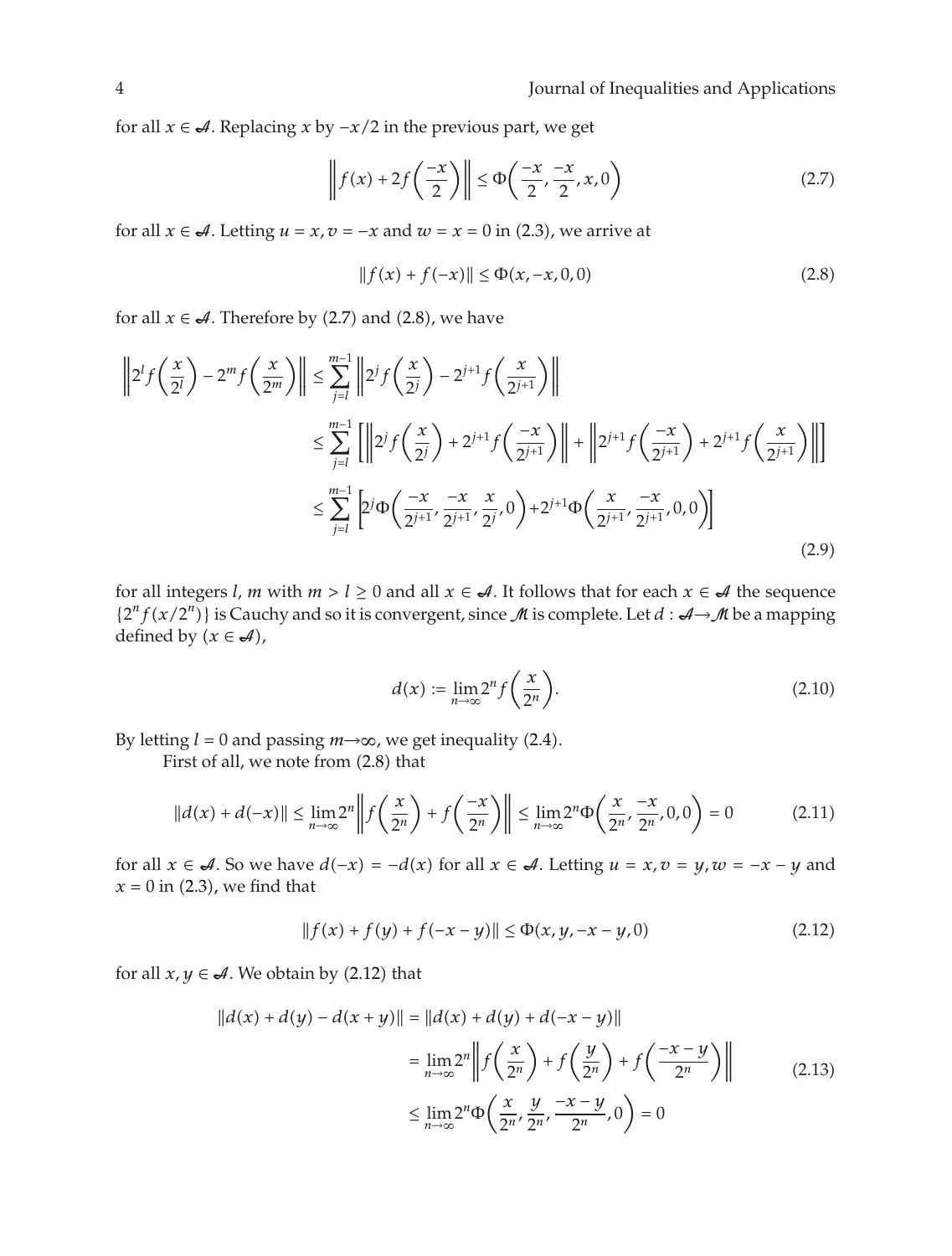Hark-Mahn Kim et al. 5

for all  $x, y \in \mathcal{A}$ , that is, *d* is additive. Setting  $u = v = 0$  and  $w = x^2$  in (2.3) yields

$$
||f(x^2) - 2xf(x)|| \le \Phi(0, 0, x^2, x)
$$
\n(2.14)

for all  $x \in \mathcal{A}$ . Using inequality (2.14), we get

$$
||d(x^{2}) - 2xd(x)|| = \lim_{n \to \infty} \left||4^{n} f\left(\frac{x^{2}}{4^{n}}\right) - 2x \cdot 2^{n} f\left(\frac{x}{2^{n}}\right)\right|| \leq \lim_{n \to \infty} 4^{n} \Phi\left(0, 0, \frac{x^{2}}{4^{n}}, \frac{x}{2^{n}}\right) = 0 \quad (2.15)
$$

for all  $x \in \mathcal{A}$ , which means that  $d(x^2) = 2xd(x)$  for all  $x \in \mathcal{A}$ . Therefore, we conclude that *d* is a module Jordan left derivation.

Suppose that there exists another module Jordan left derivation  $D : \mathcal{A} \rightarrow \mathcal{M}$  satisfying inequality (2.4). Since  $D(x) = 2^n D(x/2^n)$  and  $d(x) = 2^n d(x/2^n)$ , we see that

$$
||D(x) - d(x)|| = 2n \left\| D\left(\frac{x}{2^n}\right) - d\left(\frac{x}{2^n}\right) \right\|
$$
  
\n
$$
\leq 2n \left\| D\left(\frac{x}{2^n}\right) - f\left(\frac{x}{2^n}\right) \right\| + \left\| f\left(\frac{x}{2^n}\right) - d\left(\frac{x}{2^n}\right) \right\| \right\}
$$
  
\n
$$
\leq 2 \sum_{j=n}^{\infty} \left[ 2j \Phi\left(\frac{-x}{2^{j+1}}, \frac{-x}{2^{j+1}}, \frac{x}{2^j}, 0\right) + 2j+1 \Phi\left(\frac{x}{2^{j+1}}, \frac{-x}{2^{j+1}}, 0, 0\right) \right],
$$
\n(2.16)

which tends to zero as  $n \rightarrow \infty$  for all  $x \in \mathcal{A}$ . So that  $D = d$  as claimed and the proof of the theorem is complete. theorem is complete.

**Theorem 2.3.** Let  $\mathcal A$  be a normed algebra and let  $\mathcal M$  be a Banach left  $\mathcal A$ -module. Suppose that  $f$ : A→M *is a mapping for which there exists a function* <sup>Φ</sup> : <sup>A</sup><sup>4</sup>→0*,* <sup>∞</sup> *such that*

$$
\sum_{j=0}^{\infty} \frac{1}{2^j} \Phi(2^j u, 2^j v, 2^j w, 2^j x) < \infty \tag{2.17}
$$

and inequality (2.3) for all  $u, v, w, x \in \mathcal{A}$ . Then there exists a unique module Jordan left derivation *<sup>d</sup>* : A→M *satisfying*

$$
||f(x) - d(x)|| \le \sum_{j=0}^{\infty} \frac{1}{2^{j+1}} \left[ \Phi(2^j x, 2^j x, -2^{j+1} x, 0) + \Phi(2^{j+1} x, -2^{j+1} x, 0, 0) + \frac{k+2}{3k-1} \Phi(0, 0, 0, 0) \right]
$$
\n(2.18)

*for all*  $x \in \mathcal{A}$ *.* 

*Proof.* By the same reasoning as in the proof of Theorem 2.2, we find that

$$
\frac{1}{k}||f(0)|| \le \frac{1}{3k - 1}\Phi(0, 0, 0, 0). \tag{2.19}
$$

If we take  $u = v = x$ ,  $w = -2x$  and  $x = 0$  in (2.3), then we get

$$
||2f(x) + f(-2x)|| \le \Phi(x, x, -2x, 0) + \frac{1}{3k - 1}\Phi(0, 0, 0, 0)
$$
\n(2.20)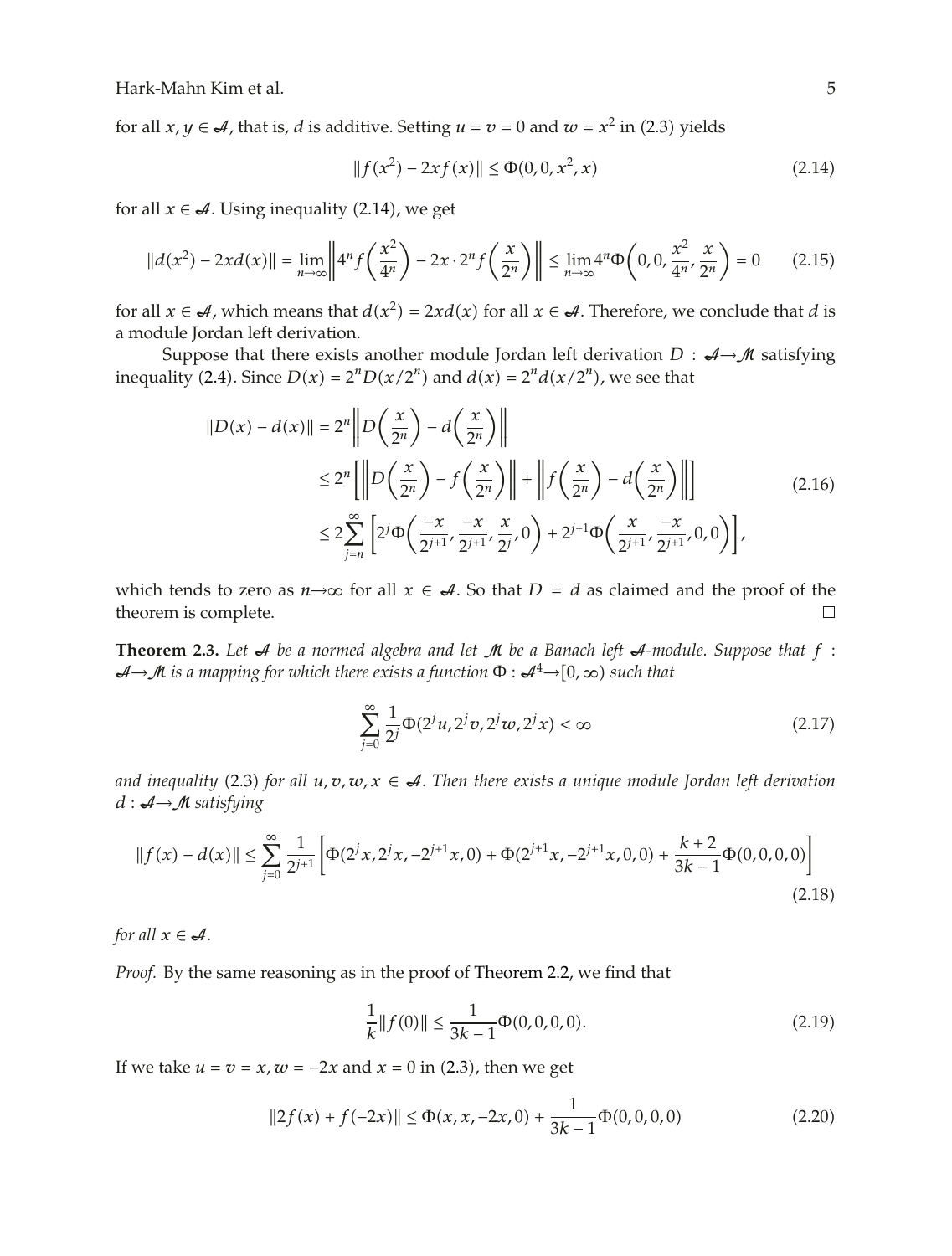for all  $x \in \mathcal{A}$ . It follows that

$$
||f(x) + \frac{f(-2x)}{2}|| \le \frac{1}{2} \left[ \Phi(x, x, -2x, 0) + \frac{1}{3k - 1} \Phi(0, 0, 0, 0) \right]
$$
 (2.21)

for all  $x \in \mathcal{A}$ . Letting  $u = x$ ,  $v = -x$  and  $w = x = 0$  in (2.3), we arrive at

$$
||f(x) + f(-x)|| \le \Phi(x, -x, 0, 0) + \frac{k+1}{3k-1}\Phi(0, 0, 0, 0)
$$
\n(2.22)

for all  $x \in \mathcal{A}$ . Making use of (2.21) and (2.22), we have

$$
\left\| \frac{f(2^l x)}{2^l} - \frac{f(2^m x)}{2^m} \right\| \le \sum_{j=l}^{m-1} \left\| \frac{f(2^j x)}{2^j} - \frac{f(2^{j+1} x)}{2^{j+1}} \right\|
$$
  

$$
\le \sum_{j=l}^{m-1} \left[ \left\| \frac{f(2^j x)}{2^j} + \frac{f(-2^{j+1} x)}{2^{j+1}} \right\| + \left\| \frac{f(-2^{j+1} x)}{2^{j+1}} + \frac{f(2^{j+1} x)}{2^{j+1}} \right\| \right]
$$
  

$$
\le \sum_{j=l}^{m-1} \frac{1}{2^{j+1}} \left[ \Phi(2^j x, 2^j x, -2^{j+1} x, 0) + \Phi(2^{j+1} x, -2^{j+1} x, 0, 0) + \frac{k+2}{3k-1} \Phi(0, 0, 0, 0) \right]
$$
  
(2.23)

for all integers *l, m* with  $m > l \ge 0$  and all  $x \in \mathcal{A}$ . So the sequence  $\{f(2^n x)/2^n\}$  is Cauchy. Since M is complete, the sequence  $\{f(2^n x)/2^n\}$  converges. Let  $d : A \rightarrow M$  be a mapping defined by  $(x \in \mathcal{A})$ 

$$
d(x) := \lim_{n \to \infty} \frac{f(2^n x)}{2^n}.
$$
 (2.24)

By letting  $l = 0$  and sending  $m \rightarrow \infty$  in (2.9), we obtain the inequality (2.18).

The remaining part of the proof can be carried out similarly as in that of the previous theorem.  $\Box$ 

*Remark 2.4.* Let *f* be a mapping from a normed algebra  $\mathcal A$  into a Banach  $\mathcal A$ -bimodule  $\mathcal M$ . As in the previous theorems, we can prove that if *f* satisfies the functional inequality

$$
||f(u) + f(v) + f(w) - xf(x) - f(x)x|| \le \left\| \frac{1}{k} f(ku + kv + kw - kx^2) \right\|,
$$
 (2.25)

then *f* is a module Jordan derivation and under suitable condition of Φ*,* we can obtain the generalized Hyers-Ulam stability of the functional inequality

$$
||f(u) + f(v) + f(w) - xf(x) - f(x)x|| \le \left\| \frac{1}{k} f(ku + kv + kw - kx^2) \right\| + \Phi(u, v, w, x). \tag{2.26}
$$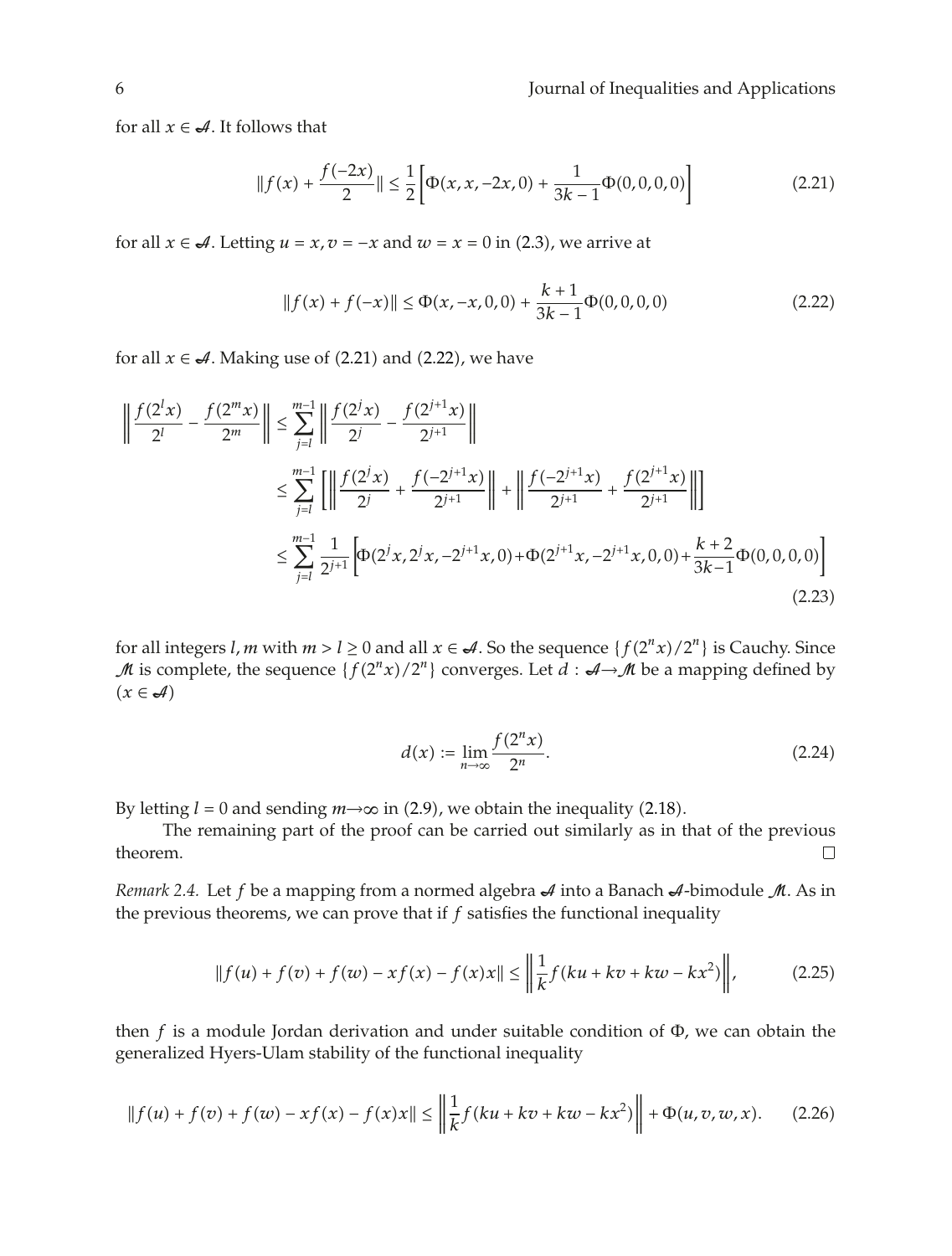Hark-Mahn Kim et al. 7

#### **3. Jacobson radical ranges of Jordan left derivations**

Every ring left derivation (resp., ring derivation) on ring is a Jordan left derivation (resp., ring Jordan derivation. The converse is in general not true. It was shown by Ashraf and Rehman [20] that a ring Jordan left derivation on a 2-torsion free prime ring is a left derivation. In particular, a famous result due to Herstein [21] states that a ring Jordan derivation on a 2torsion free semiprime ring is a derivation. In view of Thomas' result [11], derivations on Banach algebras now belong to the noncommutative setting. Among various noncommutative versions of the Singer-Wermer theorem, Brešar and Vukman [22] proved the followings: *every ring left derivation on a semiprime ring is derivation which maps into its center and also every continuous linear left derivation on a Banach algebra maps into its Jacobson radical.*

The followings are the functional inequality with problems as in Brešar and Vukman's result.

**Theorem 3.1.** Let *A* be a prime Banach algebra. Suppose that  $f : A \rightarrow A$  is a mapping such that

$$
\|\alpha f(u) + f(v) + f(w) - 2xf(x)\| \le \left\|\frac{1}{k}f(k\alpha u + kv + kw - kx^2)\right\|
$$
 (3.1)

*for all*  $u, v, w, x \in \mathcal{A}$  *and all*  $\alpha \in \mathbb{U} = \{z \in \mathbb{C} : |z| = 1\}$ . Then *f is a linear left derivation which maps*  $\mathcal A$  *into the intersection of its center*  $Z(\mathcal A)$  *and its Jacobson radical rad* $(\mathcal A)$ *.* 

*Proof.* Let  $\alpha = 1 \in \mathbb{U}$  in (3.1). By Theorem 2.1, *f* is a ring Jordan left derivation.

Setting  $v = -\alpha u$  and  $w = x = 0$  in (3.1), we get  $\alpha f(u) = f(\alpha u)$  for all  $u \in \mathcal{A}$  and all  $\alpha \in \mathbb{U}$ . Clearly,  $f(0x) = 0 = 0f(x)$  for all  $x \in \mathcal{A}$ . Let us assume that  $\lambda$  is a nonzero complex number and that *L* a positive integer greater than  $|\lambda|$ . Then by applying a geometric argument, there exist  $\lambda_1, \lambda_2 \in \mathbb{U}$  such that  $2(\lambda/L) = \lambda_1 + \lambda_2$ . In particular, by the additivity of *f*, we obtain  $f(x/2) = (1/2)f(x)$  for all  $x \in \mathcal{A}$ . Thus we have that

$$
f(\lambda x) = f\left(\frac{L}{2} \cdot 2 \cdot \frac{\lambda}{L} x\right) = Lf\left(\frac{1}{2} \cdot 2 \cdot \frac{\lambda}{L} x\right)
$$
  

$$
= \frac{L}{2} f((\lambda_1 + \lambda_2) x) = \frac{L}{2} (f(\lambda_1 x) + f(\lambda_2 x))
$$
  

$$
= \frac{L}{2} (\lambda_1 + \lambda_2) f(x) = \frac{L}{2} \cdot 2 \cdot \frac{\lambda}{L} f(x) = \lambda f(x)
$$
 (3.2)

for all  $x \in \mathcal{A}$ , so that *f* is *C*-linear. Therefore *f* is a linear Jordan left derivation. Since  $\mathcal{A}$  is prime, *f* is a linear left derivation.

Note that prime Banach algebras are semiprime according to Brešar and Vukman's result which tell us that *f* is a linear derivation which maps  $\mathcal A$  into its center  $Z(\mathcal A)$ . Since  $Z(\mathcal A)$  is a commutative Banach algebra, the Singer-Wermer conjecture tells us that  $f|_{Z(\mathcal{A})}$  maps  $Z(\mathcal{A})$  into  $rad(Z(\mathcal{A})) = Z(\mathcal{A}) \cap rad(\mathcal{A})$  and thus  $f^2(\mathcal{A}) \subseteq rad(\mathcal{A})$ . Using the semiprimeness of  $rad(\mathcal{A})$  as well as the identity,

$$
2f(x) y f(x) = f^{2}(xyx) - xf^{2}(yx) - f^{2}(xy)x + xf^{2}(y)x
$$
\n(3.3)

for all  $x, y \in A$ , we have  $f(A) \subseteq rad(A)$ , that is,  $f$  is a linear derivation which maps  $A$  into the intersection of its center  $Z(\mathcal{A})$  and its Jacobson radical rad $(\mathcal{A})$  and so the proof of the theorem is ended.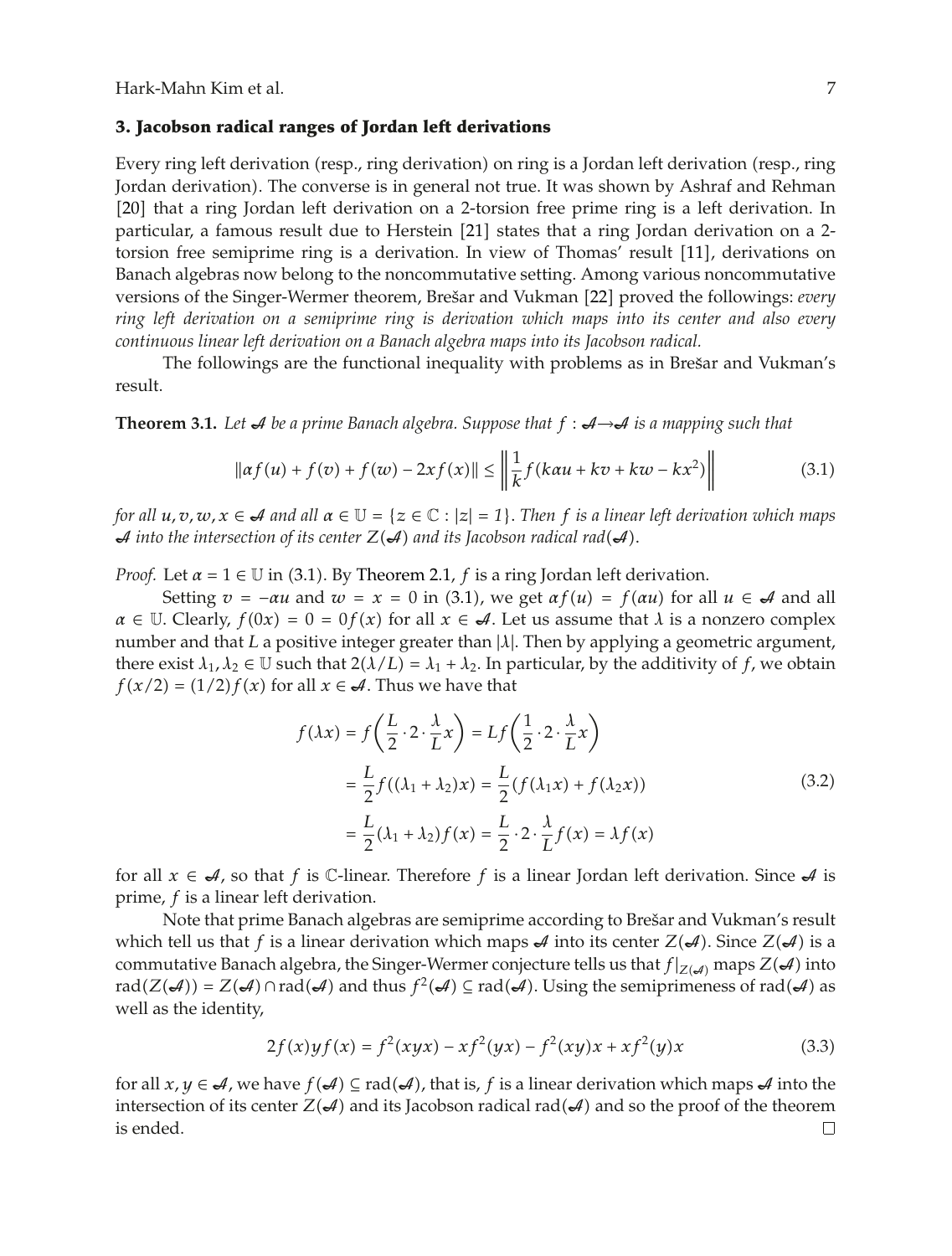**Corollary 3.2.** Let  $\mathcal A$  be a prime Banach algebra. Suppose that  $f : \mathcal A \rightarrow \mathcal A$  is a continuous mapping satisfying inequality  $(3.1)$ . Then  $f$  maps  $A$  into its Jacobson radical rad $(\mathcal{A})$ .

*Proof.* On account of Theorem 3.1, we see that f is a linear left derivation on  $\mathcal{A}$ . Since f is continuous,  $f$  maps  $\mathcal A$  into its Jacobson radical rad( $\mathcal A$ ) by Brešar and Vukman's result. This completes the proof of the theorem.

With the help of the Thomas' result [11], we obtain the following.

**Theorem 3.3.** Let  $\mathcal A$  be a commutative semiprime Banach algebra. Suppose that  $f : \mathcal A \rightarrow \mathcal A$  is a *mapping such that*

$$
\|\alpha f(u) + f(v) + f(w) - xf(x) - f(x)x\| \le \left\|\frac{1}{k}f(k\alpha u + kv + kw - kx^2)\right\| \tag{3.4}
$$

*for all*  $u, v, w, x \in \mathcal{A}$  *and all*  $\alpha \in \mathbb{U} = \{z \in \mathbb{C} : |z| = 1\}$ . *Then f maps*  $\mathcal{A}$  *into its Jacobson radical*  $rad(\mathcal{A})$ .

*Proof.* Employing the same argument in the proof of Theorem 3.1, we find that *f* is a linear Jordan derivation. Since  $\mathcal A$  is semiprime,  $f$  is a linear derivation. Thomas' result guarantees that  $f$  maps  $\mathcal A$  into its Jacobson radical rad( $\mathcal A$ ), which completes the proof of the theorem.

Recall that semisimple Banach algebras are semiprime [23]. Based on that fact, the following property can be derived.

**Corollary 3.4.** Let  $\mathcal A$  be a commutative semisimple Banach algebra. Suppose that  $f : \mathcal A \rightarrow \mathcal A$  is a mapping satisfying inequality (3.4). Then f is identically zero.

### **Acknowledgments**

This study was financially supported by research fund of Chungnam National University in 2007. The authors would like to thank referees for their valuable comments regarding a previous version of this paper. The corresponding author dedicates this paper to his late father.

## **References**

- 1 S. M. Ulam, *Problems in Modern Mathematics*, chapter 6, John Wiley & Sons, New York, NY, USA, 1964.
- 2 D. H. Hyers, "On the stability of the linear functional equation," *Proceedings of the National Academy of Sciences of the United States of America*, vol. 27, no. 4, pp. 222–224, 1941.
- 3 T. Aoki, "On the stability of the linear transformation in Banach spaces," *Journal of the Mathematical Society of Japan*, vol. 2, pp. 64–66, 1950.
- 4 D. G. Bourgin, "Classes of transformations and bordering transformations," *Bulletin of the American Mathematical Society*, vol. 57, pp. 223–237, 1951.
- 5 Th. M. Rassias, "On the stability of the linear mapping in Banach spaces," *Proceedings of the American Mathematical Society*, vol. 72, no. 2, pp. 297–300, 1978.
- [6] P. Šemrl, "The functional equation of multiplicative derivation is superstable on standard operator algebras," *Integral Equations and Operator Theory*, vol. 18, no. 1, pp. 118–122, 1994.
- 7 R. Badora, "On approximate ring homomorphisms," *Journal of Mathematical Analysis and Applications*, vol. 276, no. 2, pp. 589–597, 2002.
- [8] D. G. Bourgin, "Approximately isometric and multiplicative transformations on continuous function rings," *Duke Mathematical Journal*, vol. 16, pp. 385–397, 1949.